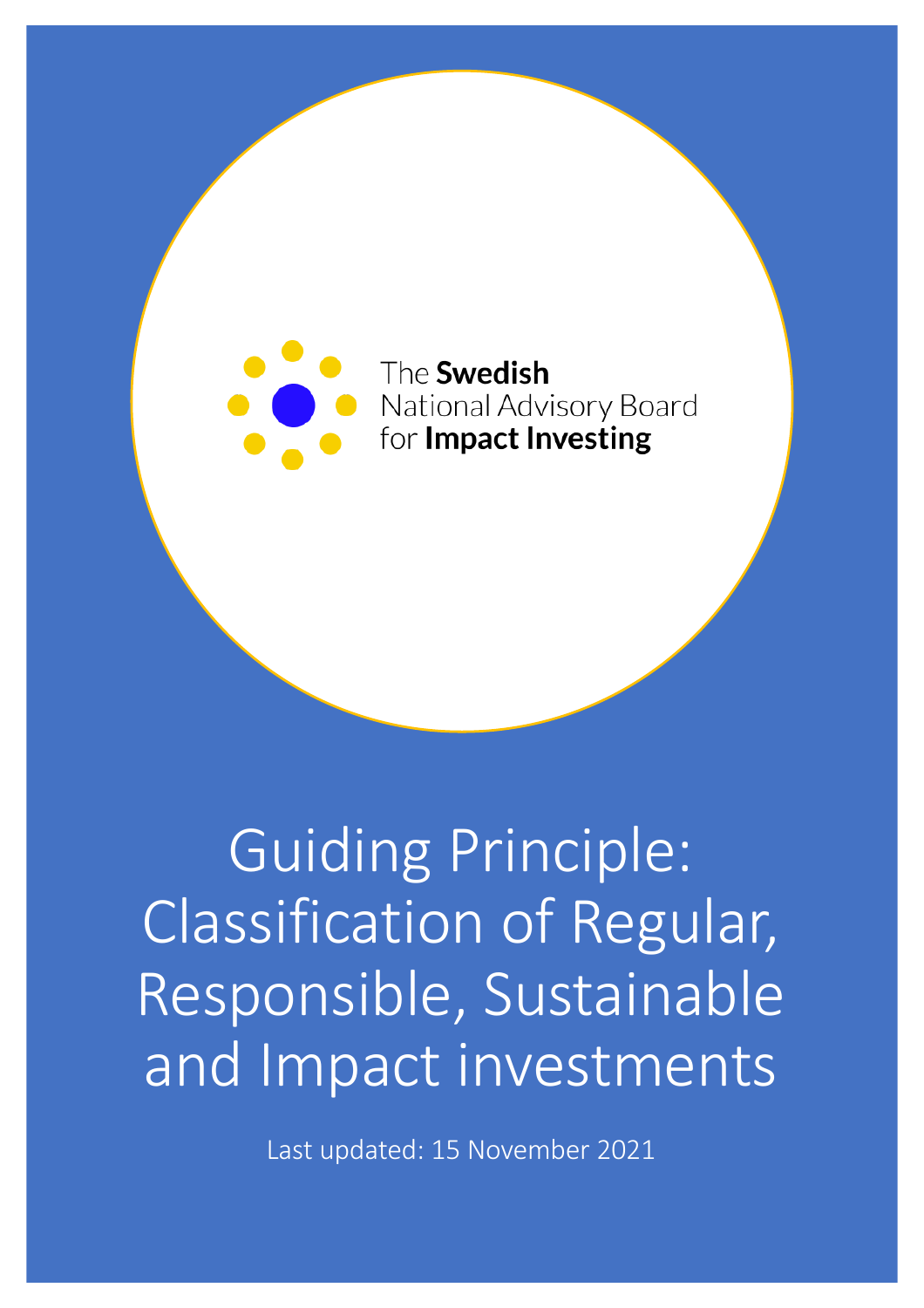### Introduction

The purpose of this Guiding Principle is to help investors, asset managers and other actors in the financial industry to differentiate between Regular, Responsible, Sustainable and Impact investments.

Impact has become a buzzword – often used for anything that is susceptible of having any kind of positive result in the near or far future, directly or indirectly.

It is important to distinguish between Impact investments and Sustainable or Responsible investments. Primarily for transparency reasons; investors and other stakeholders should know and understand what they invest in in each of those categories, what they can expect in terms or results or outcomes and what demands that can be made on measurement and reporting. Differentiating between these investment categories is also important in order to preserve impact integrity and avoid green and social washing.

The aim of this Guiding Principle is to strengthen impact integrity in our ecosystem, increase transparency and make sure that more and more capital flows to investments that can demonstrate true and measurable impact.

Our Guiding Principles are always work in progress. We will continue to refine them as the knowledge and experience in the impact space grow. We welcome feedback from users of the Principles and we actively seek thoughts and suggestions from users.

This Guiding Principle was last updated on November 15th 2021, and represents, in our opinion, the best approach to differentiating between these investment categories that we know of to date.

We hope you will find it useful in your investment and impact strategies. Please do not hesitate to send feedback, thoughts and questions to our Secretary, Jenny Caren[co: jenny@swedishnab](mailto:jenny@swedishnab.se).se.

Stockholm, November 15th 2021

The Board of The Swedish National Advisory Board for Impact Investing

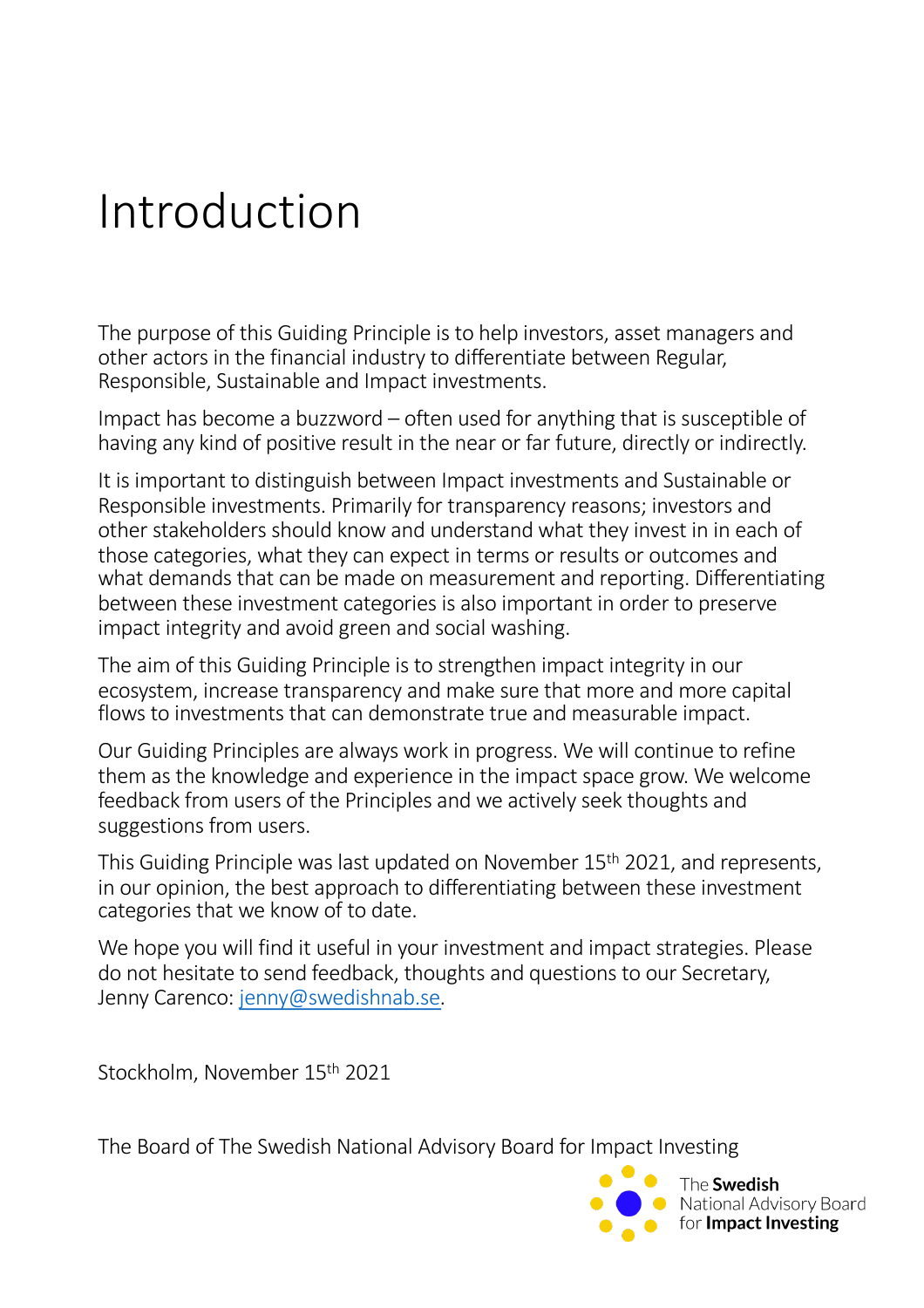## Overview of impact classification of investments

| Organisation's<br>impact class<br>Instrument                                                            | <b>May Cause</b><br><b>Harm</b> | Responsible | Sustainable | Impact |
|---------------------------------------------------------------------------------------------------------|---------------------------------|-------------|-------------|--------|
| <b>Equity or</b><br>equity like<br>instruments                                                          | Regular                         | Responsible | Sustainable | Impact |
| General<br>corporate<br>purpose bond<br>or loan                                                         | Regular                         | Responsible | Sustainable | Impact |
| Green or<br>social bond<br>or loan                                                                      | Sustainable                     | Sustainable | Sustainable | Impact |
| Green or<br>social bond<br>or loan with<br>purpose and<br>outcomes<br>that fulfil<br>impact<br>cirteria | Impact                          | Impact      | Impact      | Impact |

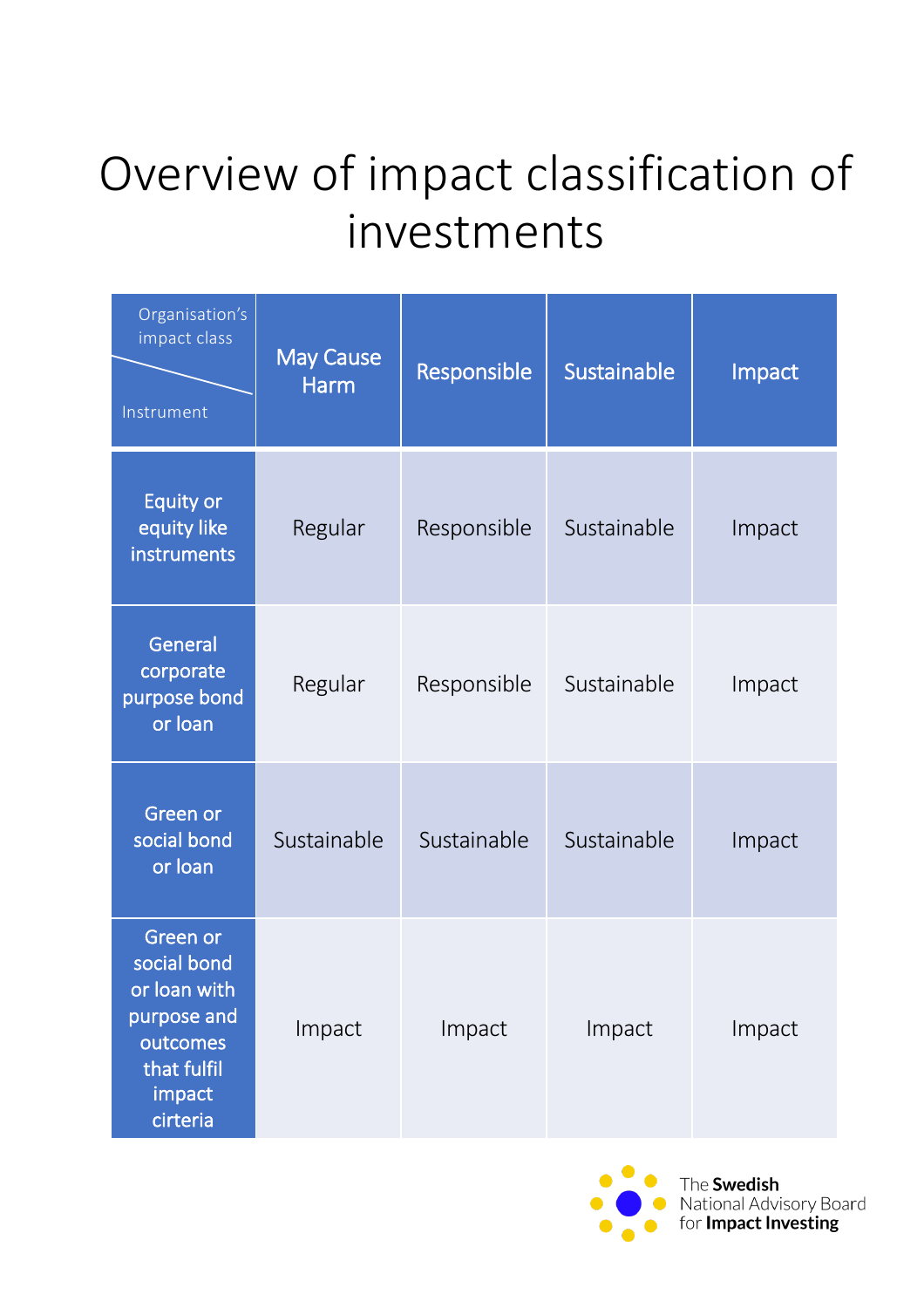#### The founding principles

Investments into instruments – such as equity or General Corporate Purpose Bonds - where the proceeds are not earmarked to an activity with green or social purposes, will have the same impact class as the emitting organisation.

Investments into instruments that have clearly defined green or social purposes – such as Green or Social Bonds - but that do not fulfil the criteria for impact, are Sustainable investments for organisations in the categories May Cause Harm, Responsible and Sustainable. For Impact organisations, such bonds would qualify as Impact investments.

Investments into instruments that fulfil the criteria for Impact, are Impact investments, irrespectively of the emitting organisation's impact classification.

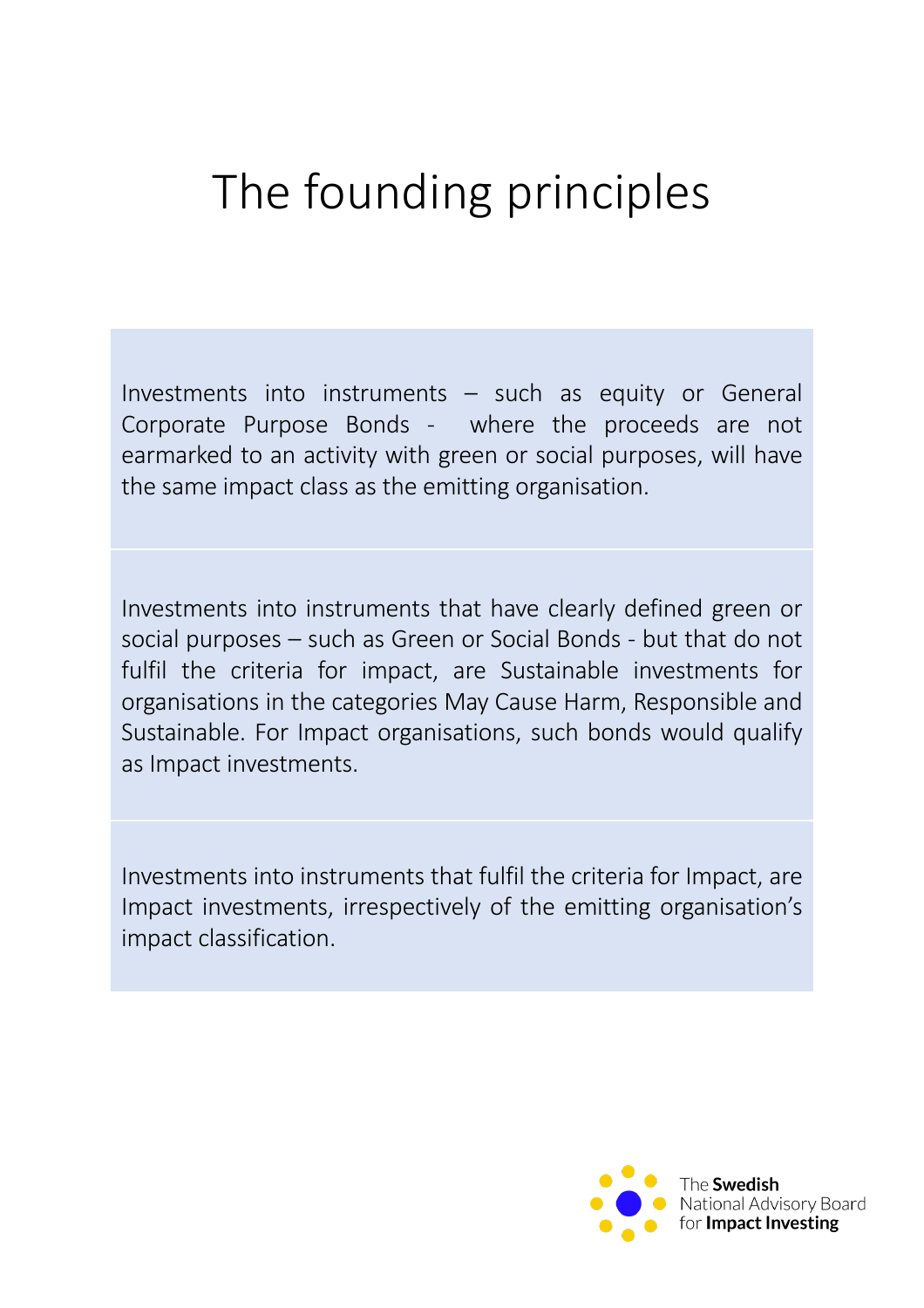#### Encouragement for transparency in subjective assessments

This Guiding Principle is based on assessments of the emitting organisation's classification on the impact scale: from May Cause Harm, to Responsible, Sustainable and Impact organisations.

The assessment of the emitting organisation's impact class is the base for the classification of the investment instrument emitted.

Therefore, we encourage the users of this framework, to be transparent with regards to the assessment they make on an organisation's impact class and that this assessment should be based on objective common, specific or scientific knowledge.

We also encourage the users of this framework to try to stay true to the framework's *intention*. For example, even if new equity is likely to be used for purposes that might qualify as Sustainable, equity is never earmarked, and equity in a 'May Cause Harm' or Responsible company should never be classified as a Sustainable or Impact investment through explanations of possible use of the actual capital.

We are aware that subjective assessments will sometimes be difficult and that not all users of this framework will do these assessments the same way.

We hope that the users of this Guiding Principle will join us in our strive for improved impact integrity in order for capital to increasingly flow to organisations, investments and activities that generate *true* impact.

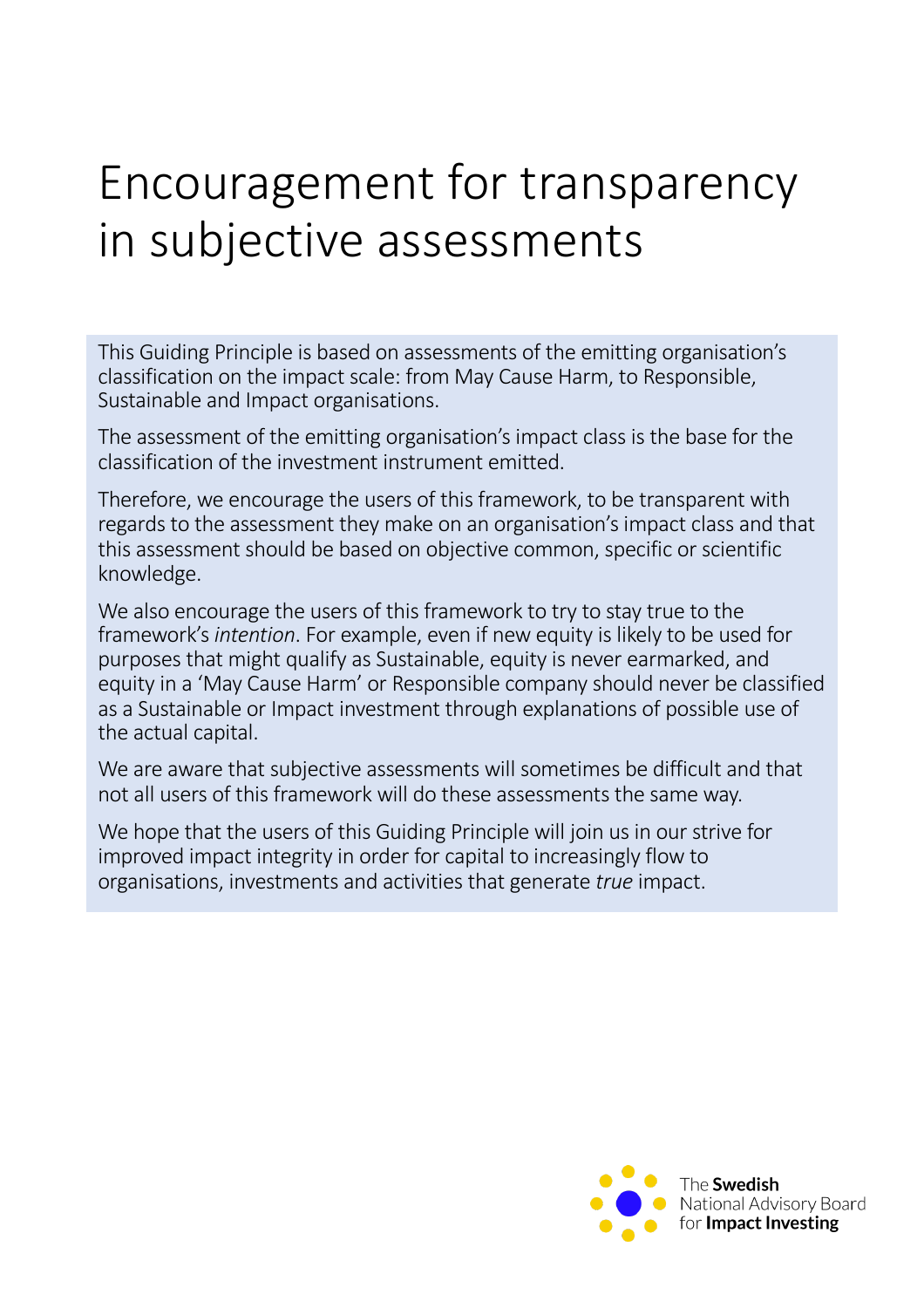# Determining the impact class of an emitting organisation

|             | <b>May Cause</b><br><b>Harm</b>                                                                                                                                                                 | Responsible                                                                                                                                                                                                                                                                                                              | Sustainable                                                                                                                                                                    | Impact                                                                                                                                                                                                      |
|-------------|-------------------------------------------------------------------------------------------------------------------------------------------------------------------------------------------------|--------------------------------------------------------------------------------------------------------------------------------------------------------------------------------------------------------------------------------------------------------------------------------------------------------------------------|--------------------------------------------------------------------------------------------------------------------------------------------------------------------------------|-------------------------------------------------------------------------------------------------------------------------------------------------------------------------------------------------------------|
| In short    | Main activities<br>may cause harm<br>on people,<br>animals or planet                                                                                                                            | Acts to minimize<br>harm                                                                                                                                                                                                                                                                                                 | Acts for<br>improved green<br>and social<br>footprint                                                                                                                          | Main purpose to<br>create<br>measurable<br>change that<br>fulfils criteria for<br>impact.                                                                                                                   |
| Explanation | Significant parts<br>of the<br>organisation's<br>economic activity<br>may cause<br>avoidable or<br>unavoidable<br>harm. No specific<br>efforts to<br>minimize or avoid<br>the harm are<br>made. | Organisations that<br>act to minimize<br>harm from their<br>activities by<br>following laws,<br>regulations, ethical<br>standards and<br>industry standards,<br>but that do not<br>actively intend to<br>create positive<br>change on the<br>sustainability goals<br>that are mainly<br>affected by their<br>activities. | Organisations<br>that act to<br>create a<br>positive change<br>on the<br>sustainability<br>goals that are<br>mainly affected<br>by their or their<br>industry's<br>activities. | The whole<br>purpose of the<br>organisation is to<br>create significant,<br>positive and<br>measurable<br>change on one or<br>several<br>sustainability<br>goals, fulfilling<br>the criteria for<br>impact. |

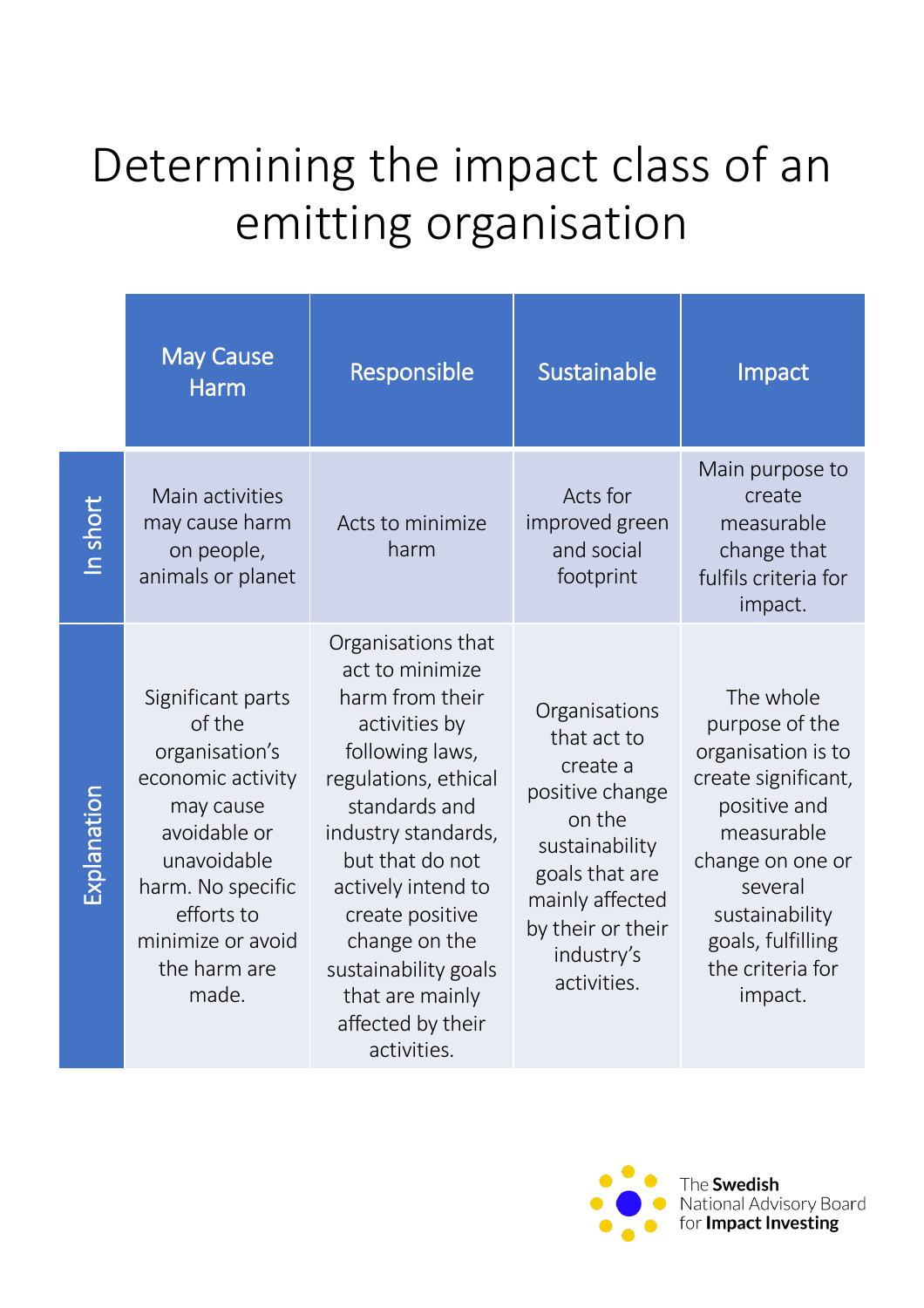## How to identify an organisation that May Cause Harm

| Criteria                                   | <b>Examples</b>                                                                                                                                                                                                                                                                                                                                        |
|--------------------------------------------|--------------------------------------------------------------------------------------------------------------------------------------------------------------------------------------------------------------------------------------------------------------------------------------------------------------------------------------------------------|
| Unwillingness to<br>act                    | Organisations with a market position that allows them to<br>continue harmful activities without loss of customers, users or<br>revenue. This could be companies in the energy sector, the<br>tobacco sector, the transport sector, the textile sector or<br>consumer goods sector among many more.                                                     |
| Lack of<br>substitution<br>technology      | Many organisations can not avoid harm from their main<br>activities, even if they wish they could, because there is no<br>satisfactory substitution technology available at scale. This<br>could be industries such as airlines, concrete and metal<br>industries, some energy providers, some industrial and<br>technical components among many more. |
| Severity of risk to<br>cause harm          | Many organisations could cause some kind of harm if<br>something out of the ordinary happens. It is important to<br>assess the risk of harm to occur. A boat full of chemicals could<br>leak those into the ocean. This is unlikely and does not make<br>the shipping company necessarily a harmful company.                                           |
| <b>Share of activities</b><br>causing harm | For an organisation to be considered in the May Cause Harm<br>category, it should be the main activities and processes that<br>are harmful. The fact that employees take the car to work does<br>not make a company fall into this category.                                                                                                           |

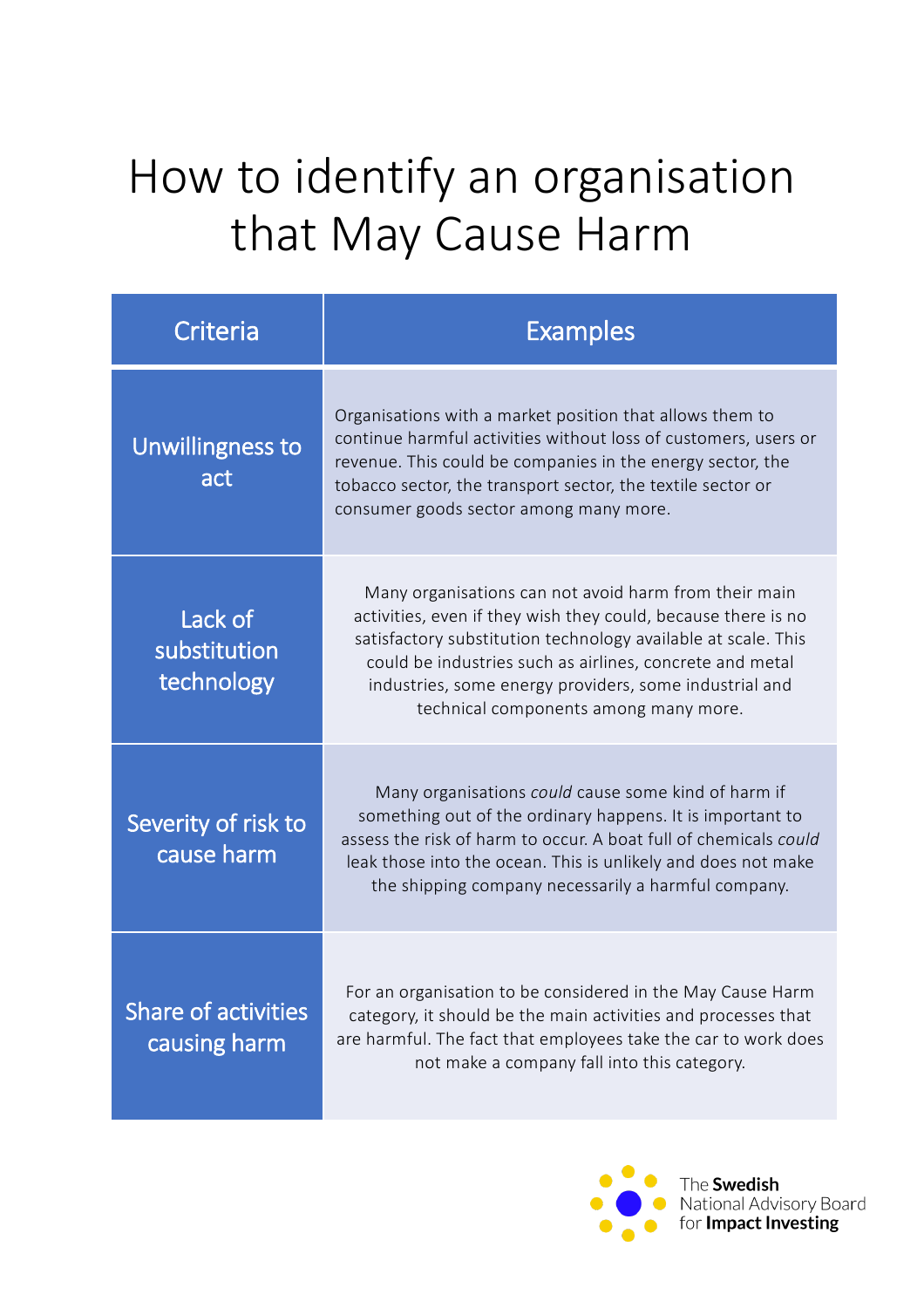## How to identify a Responsible organisation

| Criteria                                                                       | <b>Examples</b>                                                                                                                                                                                                                                                                                                                                                                                                                                |
|--------------------------------------------------------------------------------|------------------------------------------------------------------------------------------------------------------------------------------------------------------------------------------------------------------------------------------------------------------------------------------------------------------------------------------------------------------------------------------------------------------------------------------------|
| Try to maintain<br>the industry's<br>status quo                                | Responsible organisations try to avoid increased harm by<br>keeping to industry standards and practices. The organisation's<br>processes are using the amount of resources they have always<br>done, and their activities are not causing significant harm to<br>people or planet.                                                                                                                                                             |
| <b>Comply with</b><br>industry<br>practices, laws,<br>rules and<br>regulations | Responsible organisations complies with laws and regulations,<br>but do not actively try to do more and better than what is<br>required. Either because they can't, there is no other<br>alternative, or because they lack motivation to do so. Many<br>public sector organisations are required by law to provide a<br>certain set of services and are therefore often to be considered<br>Responsible rather than Sustainable organisations. |
| Do not act to<br>improve green or<br>social footprint<br>compared to<br>peers  | Responsible organisations do not actively try to move their<br>industry's position forwards on reduction of green and social<br>footprints, but they try to avoid increased harm.                                                                                                                                                                                                                                                              |
| Are in an industry<br>with no green or<br>social footprint<br>from the start   | Professional services firms and other similar industries may<br>have a very limited green and social footprint from the start.<br>There is little room for improvement from baseline, why these<br>organisations will generally fall under the Responsible category.                                                                                                                                                                           |

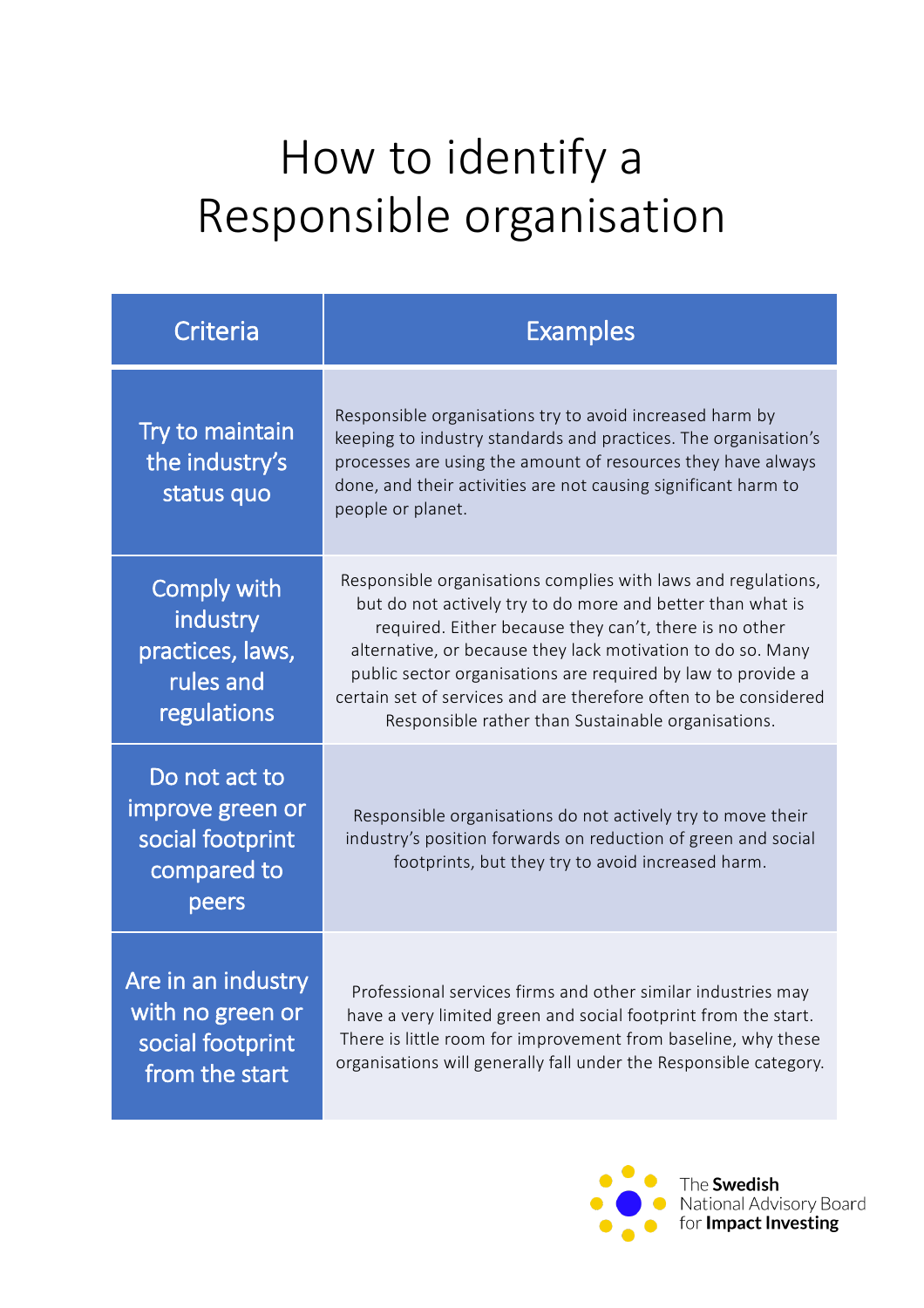#### How to identify a Sustainable organisation

| Criteria |  |
|----------|--|
|          |  |

Actively works to improve green and social footprint of their core processes

Do not quantify or measure the outcomes of their sustainable activities

Examples

Sustainable organisations differ from Responsible organisations in the sense that they, in their core processes, continuously strive to reduce their green and / or social foot print. They actively select suppliers based on green and / or social criteria, they opt for production and distribution processes that significantly reduces any negative impacts stemming from their activities. The share of their processes that have a clear sustainability strategy is high. It is not enough to simply buy an organic fruit basket for the office kitchen.

Sustainable organisations differ from Impact organisations in two main ways. First, the sustainable organisation's main purpose does not have to be to solve or reduce a problem linked to the sustainability goals. Their main purpose can simply be to produce a good or a service that customers want. Second, if the organisation does not quantify and measure the outcomes that they generate, they do not fulfil the criteria for impact and do not qualify as an Impact organisation. An organisation that provides electrical bicycles, produced in a sustainable manner, could qualify as a Sustainable organisation. An organisation that has quantified the problem of unnecessary car use, identified electrical biking as the solution to the main root causes of that problem, and that is actively monitoring and reporting on number of car kilometres reduced as a result of the electrical bicycle use and in other aspects fulfil the criteria for impact, would qualify as an impact organisation

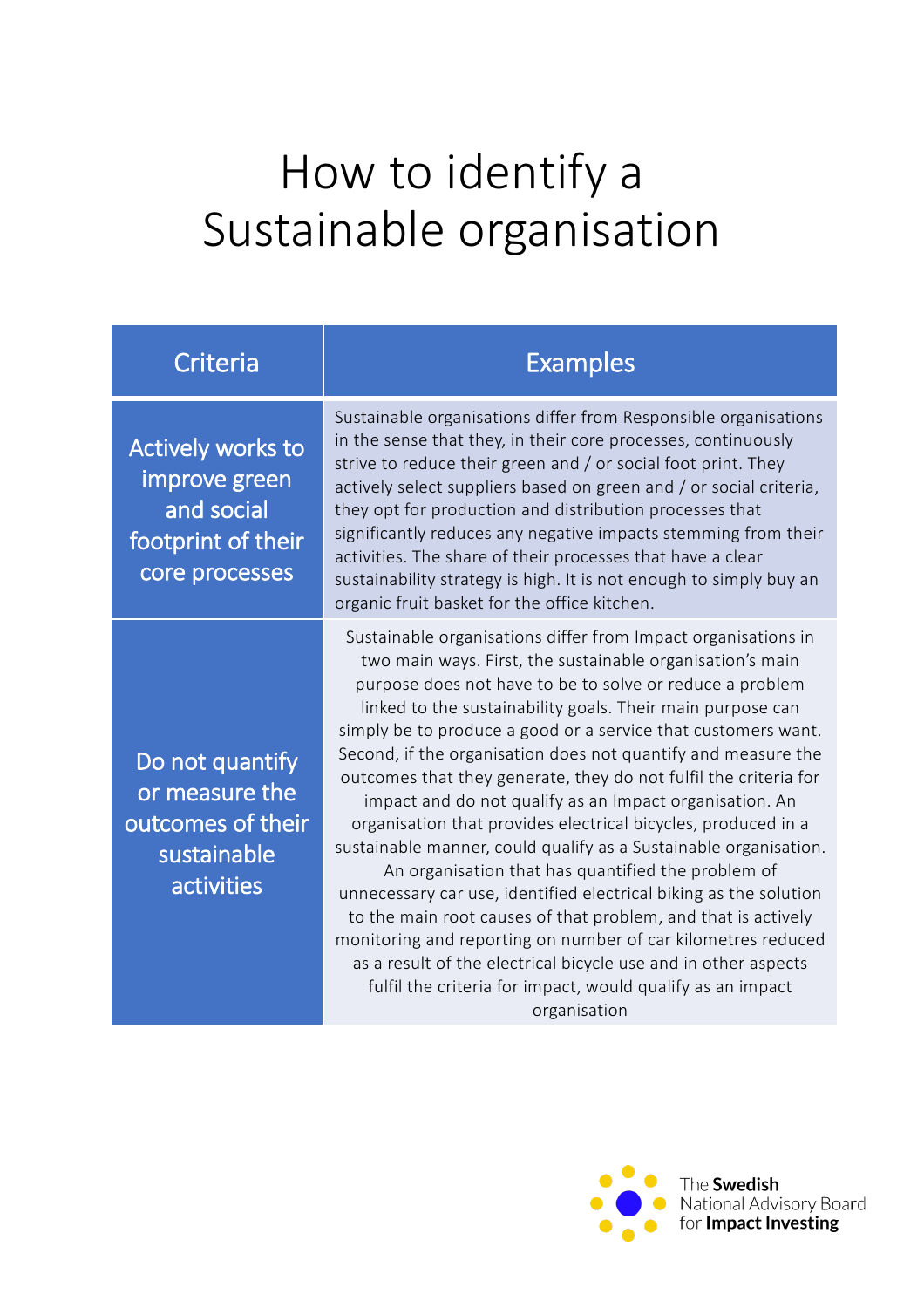#### How to identify an Impact organisation

| Criteria                                                                                                          | <b>Examples</b>                                                                                                                                                                                                                                                                                                                                                                                                                                                                                                                                                             |
|-------------------------------------------------------------------------------------------------------------------|-----------------------------------------------------------------------------------------------------------------------------------------------------------------------------------------------------------------------------------------------------------------------------------------------------------------------------------------------------------------------------------------------------------------------------------------------------------------------------------------------------------------------------------------------------------------------------|
| The main purpose<br>of the<br>organisation is to<br>address a<br>problem linked to<br>the sustainability<br>goals | As previously mentioned, a Sustainable organisation may have<br>many purposes other than solving or reducing a problem linked<br>to a sustainability goal. Providing food products, clothes and<br>transportation services are essential to the citizens of a society,<br>and we need Sustainable organisations delivering those<br>products and services to us. An Impact organisation's main<br>purpose, however, is to address a prioritised problem for<br>people and / or planet, complying with the criteria for impact.<br>(See Guiding Principle: Defining impact). |
| The intention of<br>the organisation<br>is to generate<br>outcomes that<br>fulfil the impact<br>criteria.         | The main intention of an Impact organisation is to generate<br>outcomes that fulfil the impact criteria (See Guiding Principle:<br>Defining impact). This means that they address a prioritised<br>societal problem, that they deliver outcomes, that they<br>quantify the problem and measure the outcomes, that their<br>target group is underserved, that the outcomes have<br>significant scale, depth and duration and that they represent a                                                                                                                           |
|                                                                                                                   | counterfactual improvement.                                                                                                                                                                                                                                                                                                                                                                                                                                                                                                                                                 |

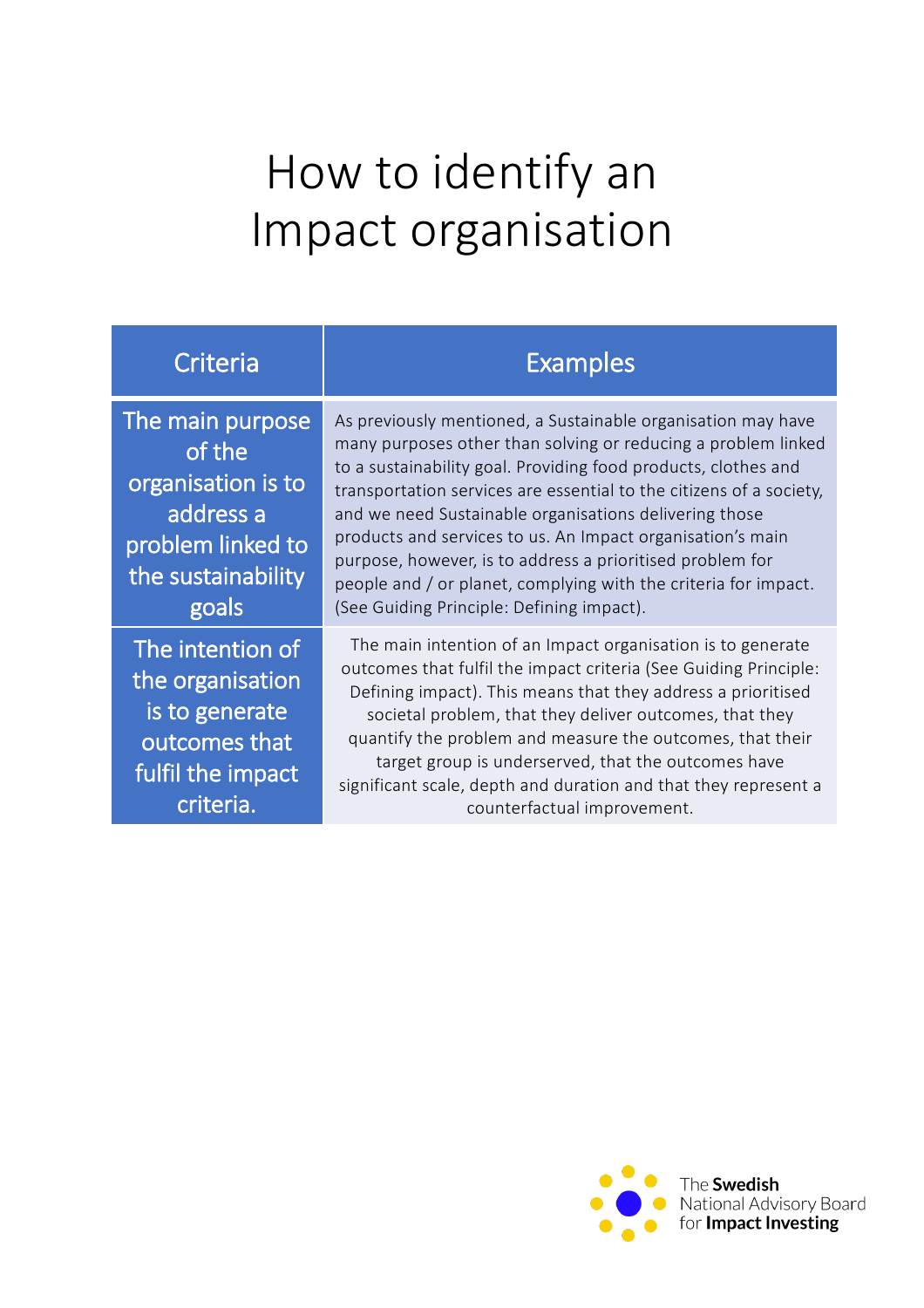## Extract from the Guiding Principle: Defining Impact Overview of impact criteria

| <b>WHAT</b>                     | The problem that<br>is addressed is<br>prioritised<br>for people,<br>society and/ or<br>planet                                           | The activity or<br>investment is<br>delivering<br>outcomes<br>not outputs | The problem<br>addressed can be<br>quantified and<br>outcomes can be<br>measured<br>using relevant<br>indicators |  |
|---------------------------------|------------------------------------------------------------------------------------------------------------------------------------------|---------------------------------------------------------------------------|------------------------------------------------------------------------------------------------------------------|--|
| <b>WHO</b>                      | The target group, area or planet experiencing the problem<br>is <b>underserved</b> with regards to the outcomes                          |                                                                           |                                                                                                                  |  |
| <b>HOW</b><br><b>MUCH</b>       | The outcomes<br>delivered have<br>sufficient<br>scale                                                                                    | The outcomes<br>delivered have<br>sufficient<br>depth                     | The outcomes<br>delivered have<br>sufficient<br>duration                                                         |  |
| <b>CONTRI-</b><br><b>BUTION</b> | The outcomes delivered represent a <b>COUNTET factual</b><br>improvement, i.e. are better than what would likely have<br>occurred anyway |                                                                           |                                                                                                                  |  |

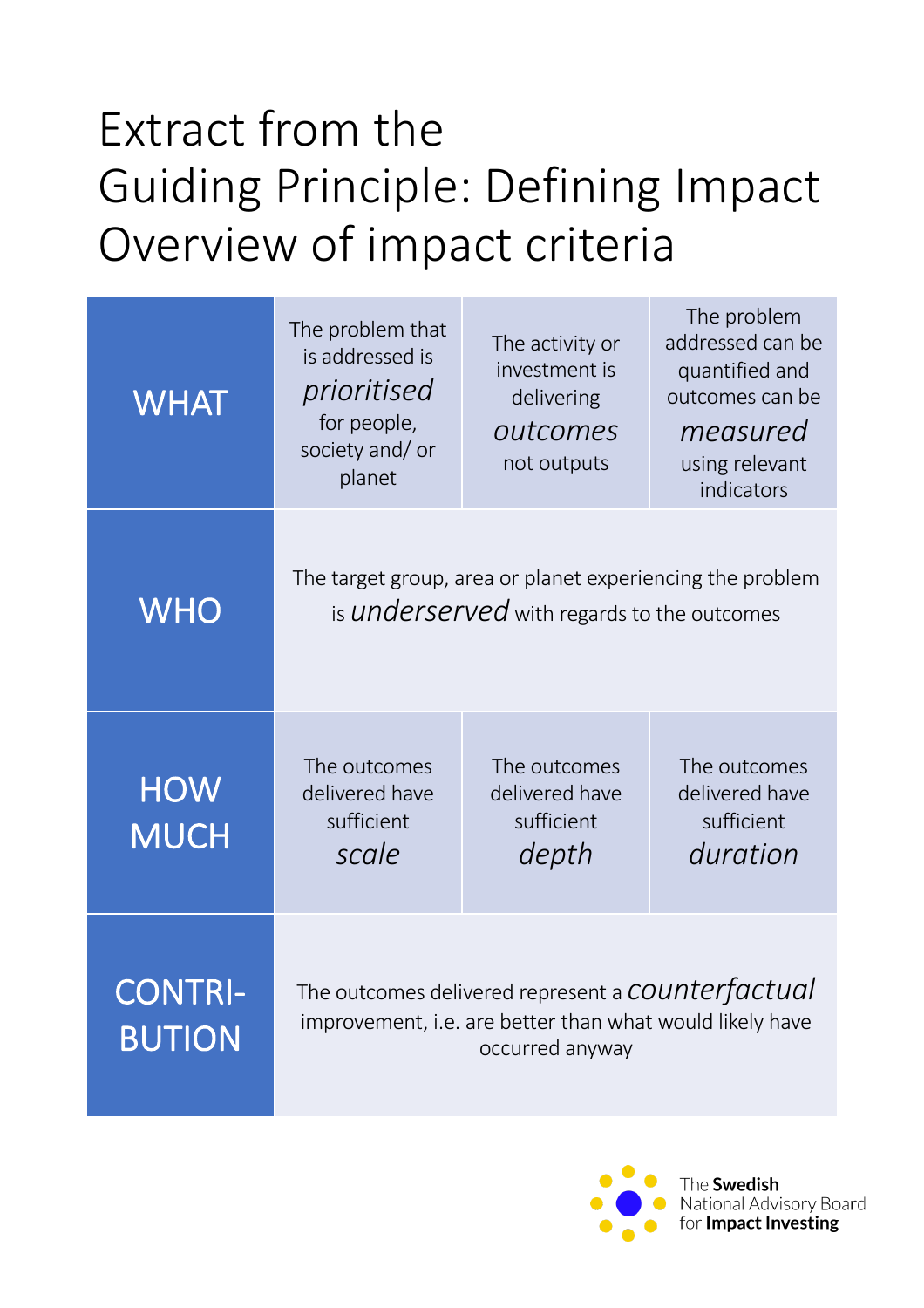## Investment classification of equity or equity like investments

| Organisation's<br>impact class<br>Instrument   | <b>May Cause</b><br><b>Harm</b>                                                                                                                                                                                                                                                                                | Responsible | Sustainable                                                                                                                                                                                                                                                                                           | Impact |
|------------------------------------------------|----------------------------------------------------------------------------------------------------------------------------------------------------------------------------------------------------------------------------------------------------------------------------------------------------------------|-------------|-------------------------------------------------------------------------------------------------------------------------------------------------------------------------------------------------------------------------------------------------------------------------------------------------------|--------|
| <b>Equity or</b><br>equity like<br>instruments | Regular                                                                                                                                                                                                                                                                                                        | Responsible | Sustainable                                                                                                                                                                                                                                                                                           | Impact |
| <b>Examples</b>                                | Equity is rarely earmarked towards special purposes.<br>The company deploys the capital to develop the<br>economic activities in various ways. Therefore, if an<br>organisation falls under the May Cause Harm,<br>Responsible or Sustainable category, the equity<br>investment will have that same category. |             | Equity into a<br>company who<br>fulfils the<br>criteria for<br>impact is<br>considered an<br>Impact<br>investment.<br>This is because<br>the purpose of<br>the whole<br>organisation is<br>to generate<br>impact, and<br>equity is<br>therefore<br>considered to<br>make that<br>purpose<br>possible. |        |

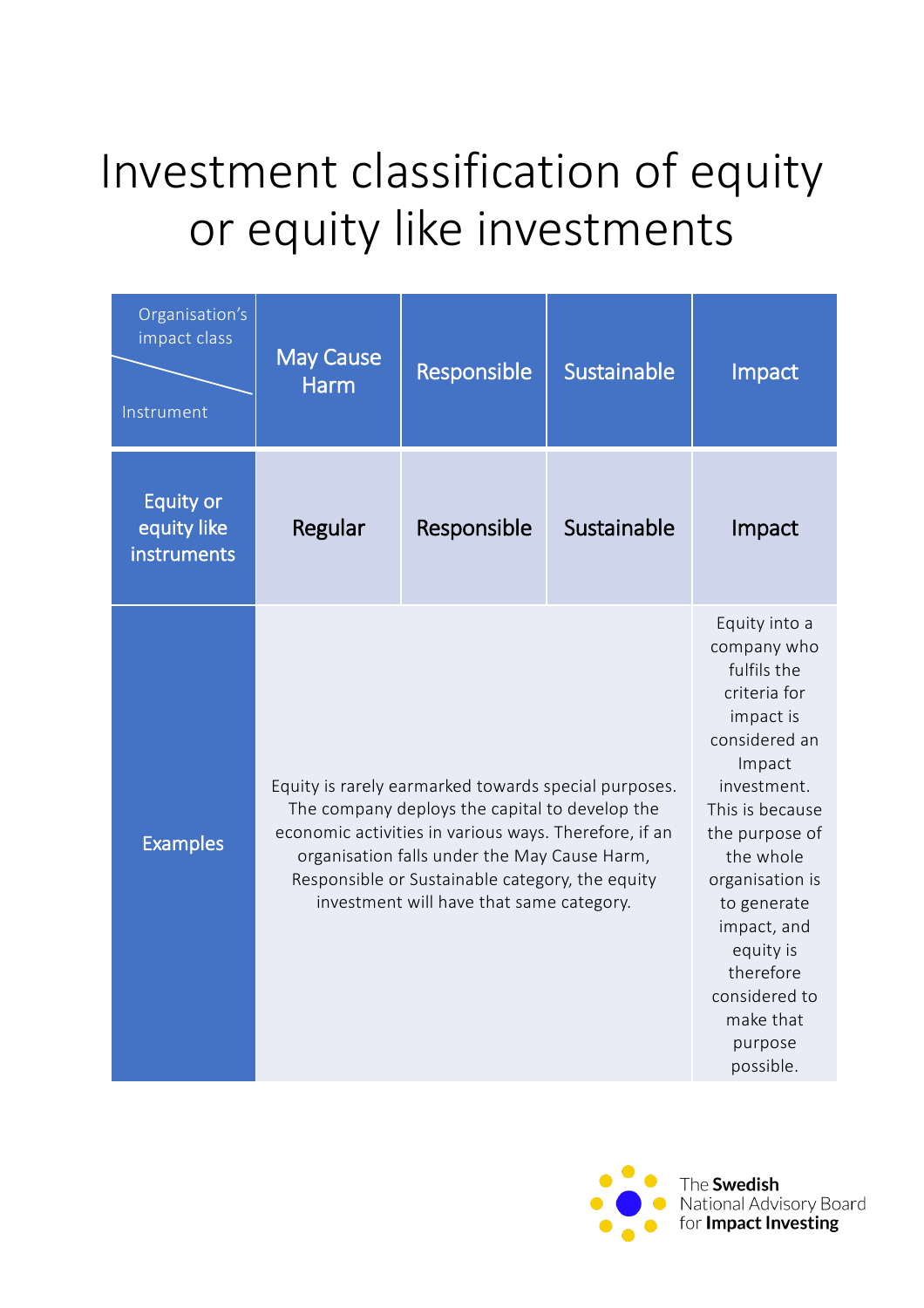## Investment classification of General Corporate Purpose bonds or loans

| Organisation's<br>impact class<br>Instrument                 | <b>May Cause</b><br><b>Harm</b> | Responsible                                                                                                                                                                                                                                                                                                                                           | Sustainable | Impact                                                                                                                                                                                                                                                                                                                                      |
|--------------------------------------------------------------|---------------------------------|-------------------------------------------------------------------------------------------------------------------------------------------------------------------------------------------------------------------------------------------------------------------------------------------------------------------------------------------------------|-------------|---------------------------------------------------------------------------------------------------------------------------------------------------------------------------------------------------------------------------------------------------------------------------------------------------------------------------------------------|
| General<br>Corporate<br><b>Purposes</b><br>bonds or<br>loans | Regular                         | Responsible                                                                                                                                                                                                                                                                                                                                           | Sustainable | Impact                                                                                                                                                                                                                                                                                                                                      |
| <b>Examples</b>                                              |                                 | In these types of bonds or loans, the proceeds are<br>not earmarked towards special purposes. The<br>company deploys the capital to develop the<br>economic activities in various ways. Therefore, if an<br>organisation falls under the May Cause Harm,<br>Responsible or Sustainable category, the bond<br>investment will have that same category. |             | A General<br>Purposes bond<br>or a loan to a<br>company who<br>fulfils the<br>criteria for<br>impact is<br>considered an<br>Impact<br>investment.<br>This is because<br>the purpose of<br>the whole<br>organisation is<br>to generate<br>impact, and the<br>proceeds are<br>therefore<br>considered to<br>make that<br>purpose<br>possible. |



National Advisory Board for Impact Investing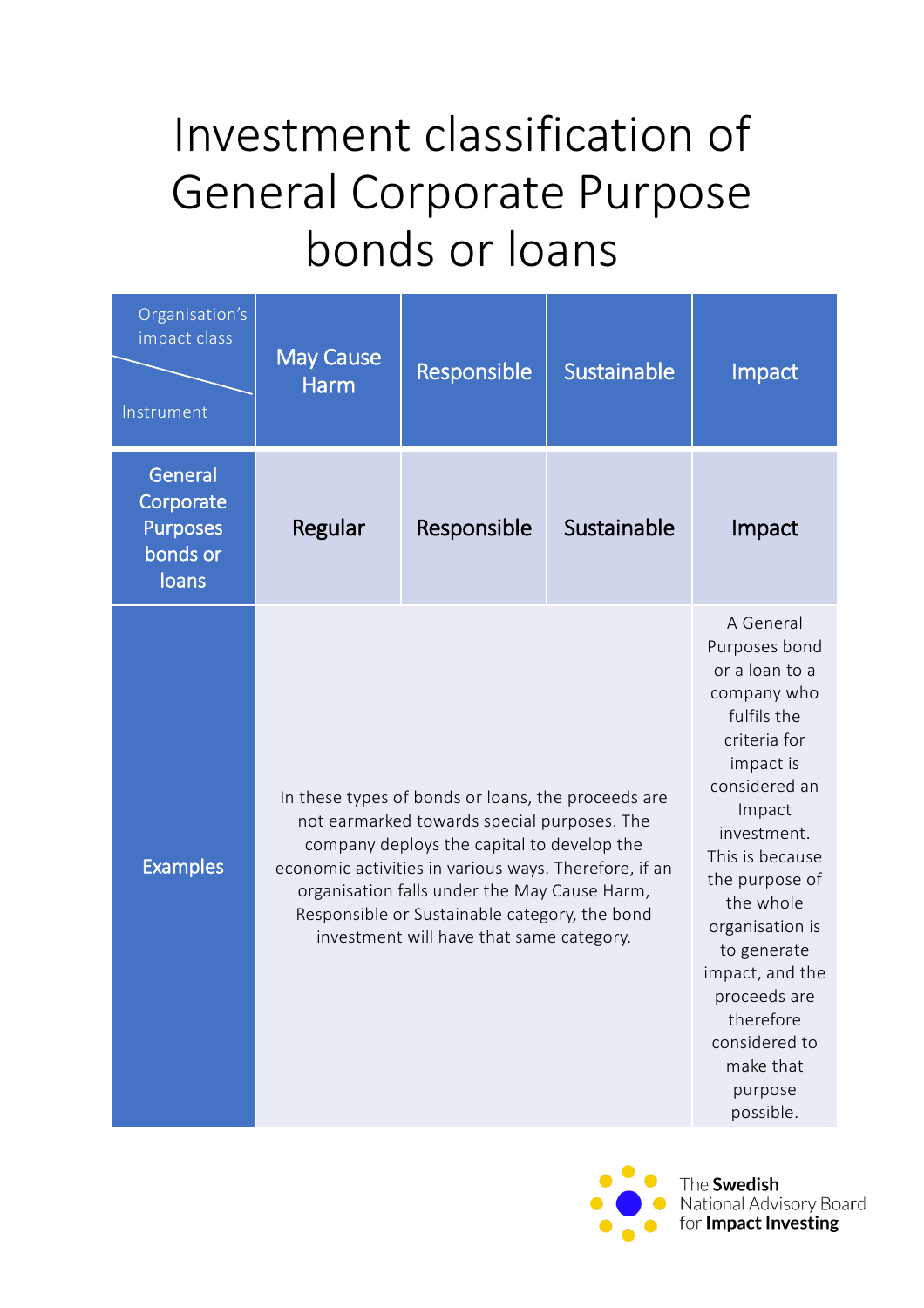# Investment classification of Green or Social bonds or loans

| Organisation's<br>impact class<br>Instrument | <b>May Cause</b><br><b>Harm</b> | Responsible                                                                                                                                                                                                                                                                                                                                                                                                                                                                                                                                                                                                                                                                                                                                                                                                                                                                                                                                                                                                                         | Sustainable | Impact                                                                                                                                                                                                                                                                                                                                     |
|----------------------------------------------|---------------------------------|-------------------------------------------------------------------------------------------------------------------------------------------------------------------------------------------------------------------------------------------------------------------------------------------------------------------------------------------------------------------------------------------------------------------------------------------------------------------------------------------------------------------------------------------------------------------------------------------------------------------------------------------------------------------------------------------------------------------------------------------------------------------------------------------------------------------------------------------------------------------------------------------------------------------------------------------------------------------------------------------------------------------------------------|-------------|--------------------------------------------------------------------------------------------------------------------------------------------------------------------------------------------------------------------------------------------------------------------------------------------------------------------------------------------|
| Green or<br>social bonds<br>or loans         | Sustainable                     | Sustainable                                                                                                                                                                                                                                                                                                                                                                                                                                                                                                                                                                                                                                                                                                                                                                                                                                                                                                                                                                                                                         | Sustainable | Impact                                                                                                                                                                                                                                                                                                                                     |
| <b>Examples</b>                              |                                 | In green or social bonds, the proceeds are<br>earmarked towards sustainable activities with the<br>clear intention of achieving improvements in the<br>organisation's green or social footprint. No matter if<br>the organisation as a whole is not Sustainable, this<br>will still qualify as a Sustainable investment.<br>If a company in the May Cause Harm-category, wants<br>to invest in a new production line with less ecological<br>foot print and less energy use, then this is definitely<br>a Sustainable activity that should be encouraged.<br>In green or social bonds, the problem addressed is<br>not always quantified and outcomes are not always<br>measured. The investment might also in other ways<br>not meet the criteria for impact, which is not<br>required for a green or social bond either.<br>If the activity financed by the bond fulfils the criteria<br>for impact, then such a bond would qualify as an<br>impact investment, irrespective of the impact class<br>of the emitting organisation. |             | A green or<br>social bond or<br>a loan to a<br>company who<br>fulfils the<br>criteria for<br>impact is<br>considered an<br>impact<br>investment.<br>This is because<br>the purpose of<br>the whole<br>organisation is<br>to generate<br>impact, and the<br>proceeds are<br>therefore<br>considered to<br>make that<br>purpose<br>possible. |



National Advisory Board for Impact Investing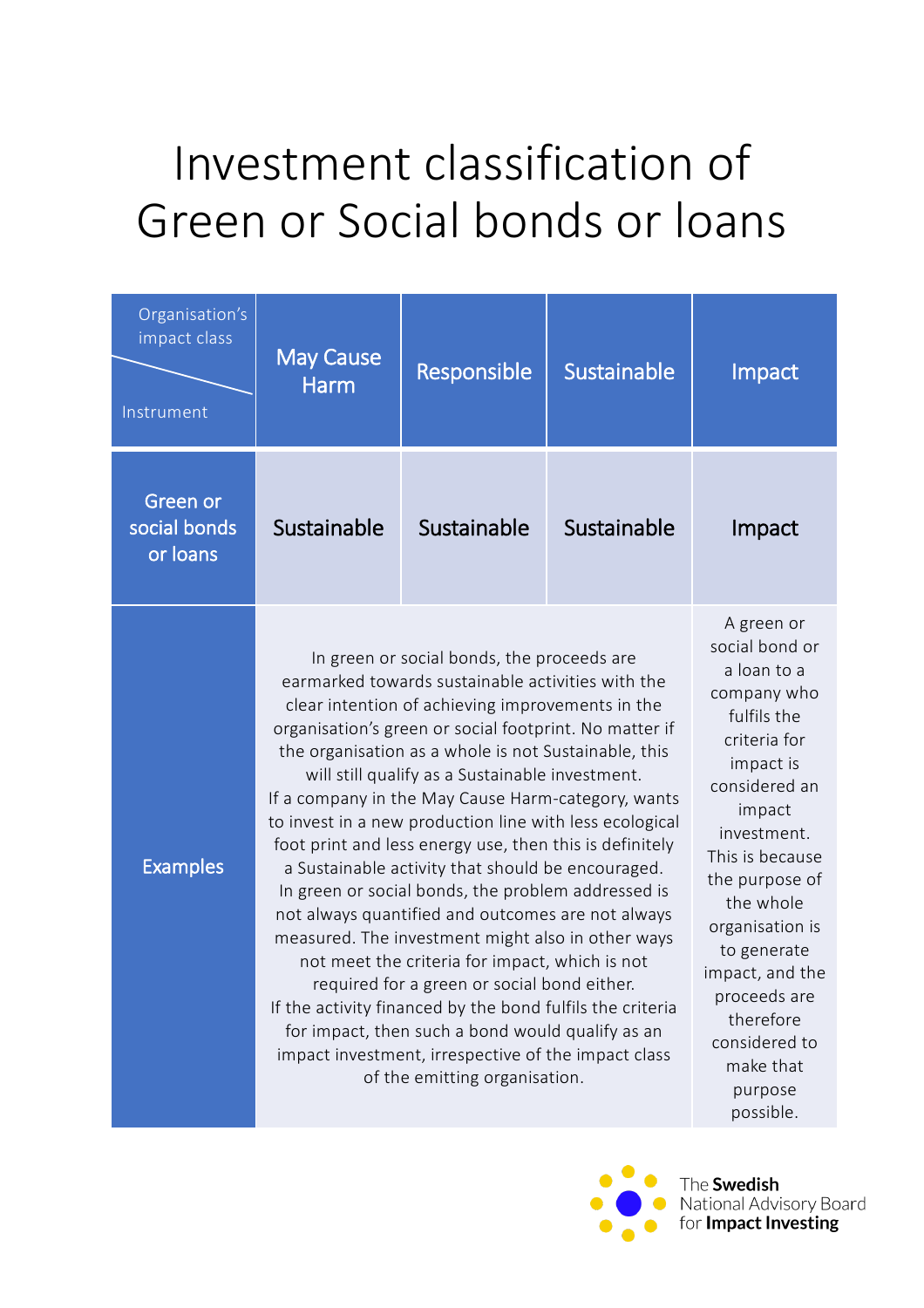Investment classification of Green or Social bonds or loans where purpose and outcomes fulfil impact criteria

| Organisation's<br>impact class<br>Instrument | <b>May Cause</b><br><b>Harm</b> | Responsible                      | Sustainable                                                                                                                                                                                                                                                                                                                                                                                                                                                                                                                                                                                                                                                                                                                                                                                                                                                                                                                                                                                                                                                                                              | Impact |
|----------------------------------------------|---------------------------------|----------------------------------|----------------------------------------------------------------------------------------------------------------------------------------------------------------------------------------------------------------------------------------------------------------------------------------------------------------------------------------------------------------------------------------------------------------------------------------------------------------------------------------------------------------------------------------------------------------------------------------------------------------------------------------------------------------------------------------------------------------------------------------------------------------------------------------------------------------------------------------------------------------------------------------------------------------------------------------------------------------------------------------------------------------------------------------------------------------------------------------------------------|--------|
| Green or<br>social bonds<br>or loans         | Impact                          | Impact                           | Impact                                                                                                                                                                                                                                                                                                                                                                                                                                                                                                                                                                                                                                                                                                                                                                                                                                                                                                                                                                                                                                                                                                   | Impact |
| <b>Examples</b>                              |                                 | fulfil the criteria for impact). | If the activity financed by the bond fulfils the criteria for impact, then<br>the bond would qualify as an impact investment, irrespective of the<br>impact class of the emitting organisation.<br>If an organisation in the May Cause Harm category has calculated the<br>yearly CO2 emissions from their truck fleet (they have quantified the<br>problem) and they want to finance an investment in electrical trucks<br>through a green bond, then this would qualify as an impact investment<br>if they will measure and report on the outcomes (reduced CO2<br>emissions) and make sure that these outcomes have sufficient scale,<br>depth and duration and represent a counterfactual improvement (i.e.<br>It is important that financing of activities and investments that generate<br>true and measurable impact are classified as impact investments,<br>despite the fact that they might occur in an otherwise polluting<br>industry. We need to attract capital to the green and social shift and<br>probably the biggest impacts will come from pivoting in May Cause<br>Harm industries. |        |

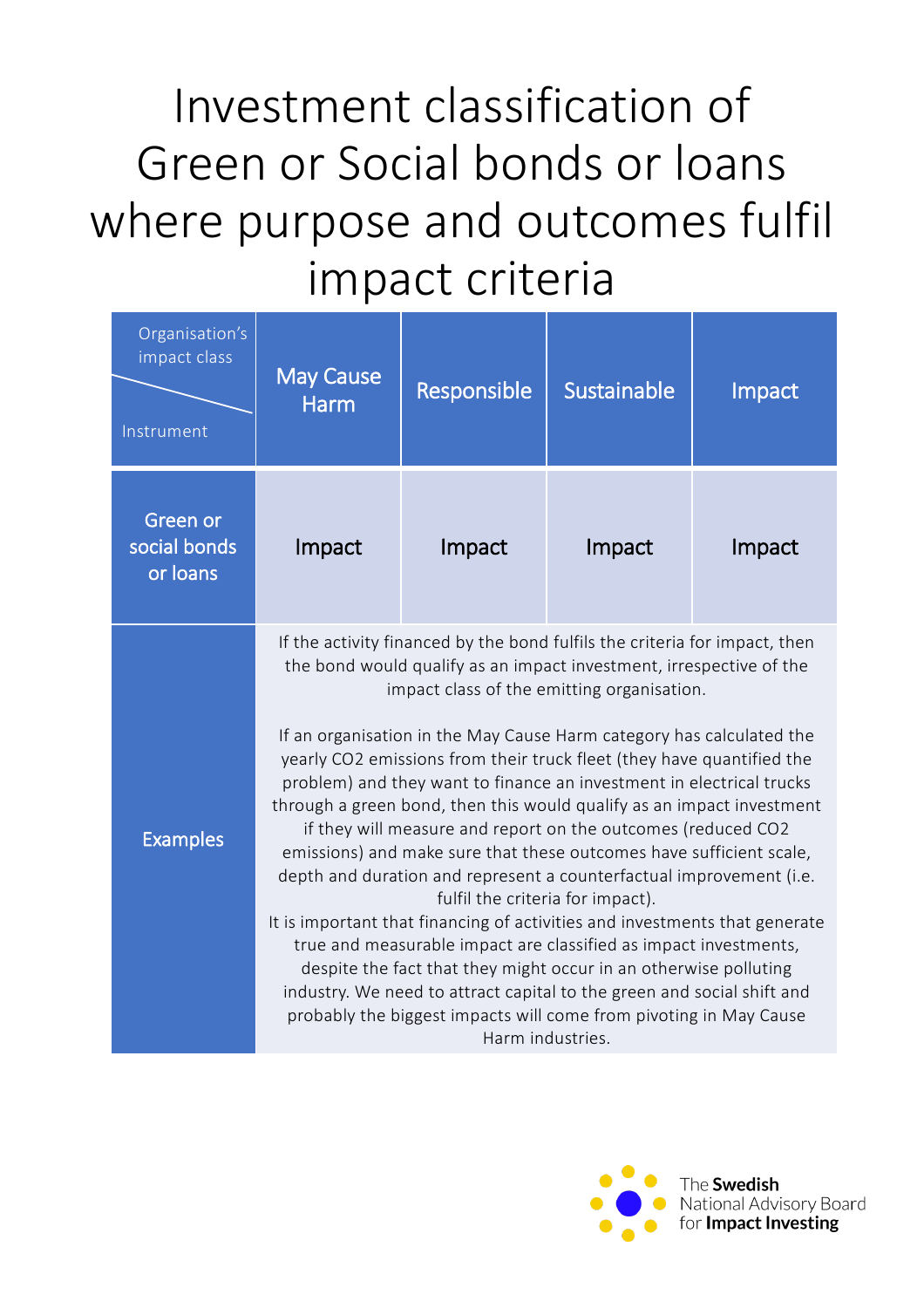#### Investments on secondary markets

Investments on the secondary markets are to have the same impact classification as when the instrument was newly emitted.

Despite the fact that the capital does not directly benefit the purpose when an asset is bought from another investor, changing the impact class of an asset when the asset changes hand would be extremely complex and complicated and undermine the very important secondary market for sustainable and impact assets.

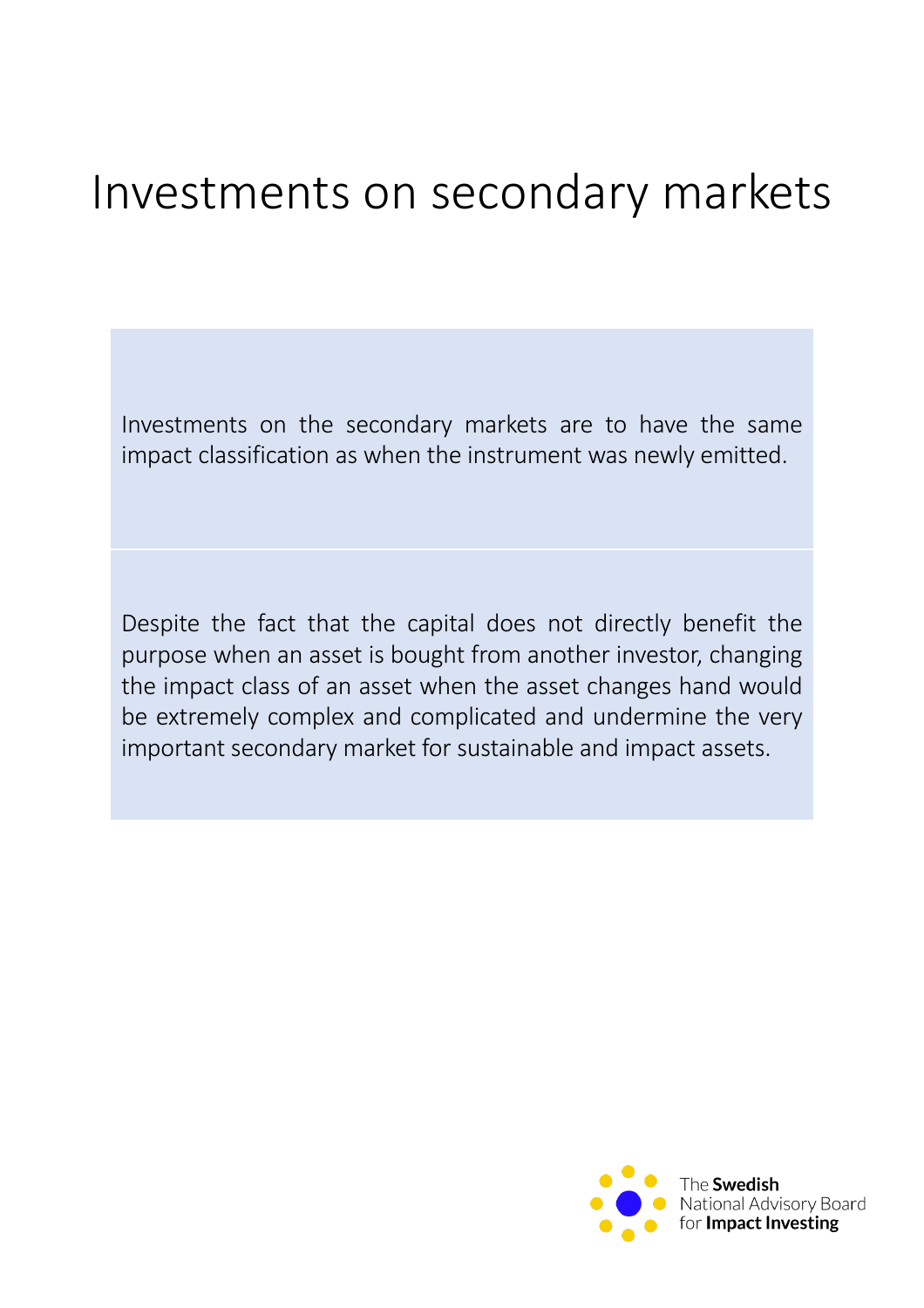### Impact classification of funds

Funds that want to be classified as Responsible, Sustainable or Impact funds, should have 100% of their assets in at least the category they claim to be.

A Sustainable fund can therefore be composed of Sustainable and Impact assets whereas an Impact fund can only hold assets that qualify as Impact.